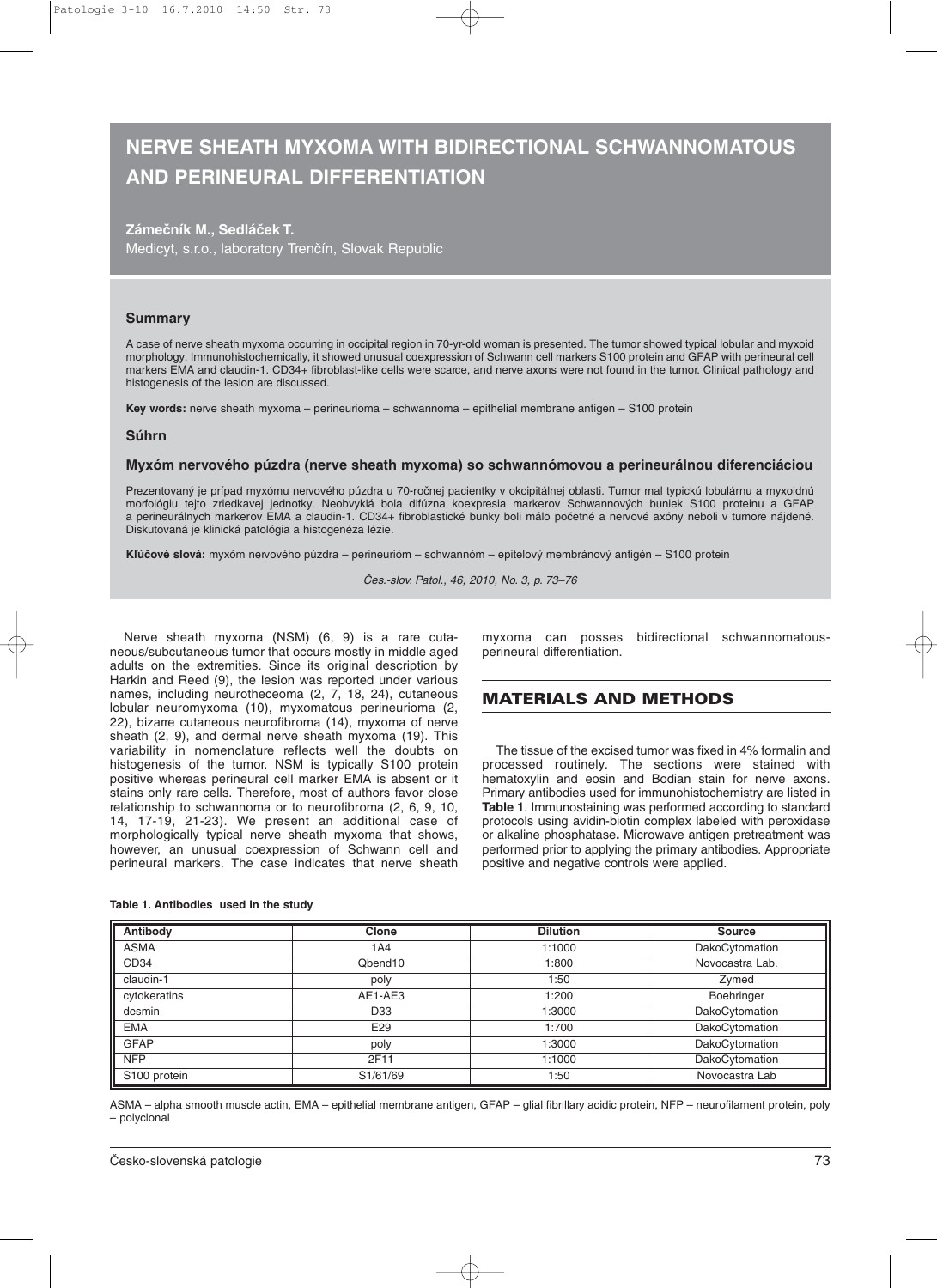# **REPORT OF THE CASE**

A 70-yr-old woman presented with superficial tumor in the occipital area. The tumor was excised completely and submitted to histologic examination. No recurrence was observed 24 months after the excision. The patient had no sign of neurofibromatosis.

villus-like structures. The septa between the myxoid lobules were paucicellular and collagenized. The spindle cells were arranged paralelly, sometimes in wavy fascicles. Their nuclei were long, fusiform and bland-appearing and they lacked prominent nucleoli. Rare lymphoplasmocytic aggregates were found in the fibrous septa. **Immunohistochemically** (**figure 2**), almost all cells in the myxoid lobules expressed S100 protein (Schwann cell marker), EMA and claudin-1 (perineural cell markers) (8). GFAP stained predominantly the peripheral



**Figure 1. Histologic features of nerve sheath myxoma: (A) nodular myxoid lesion seen at low power; (B) detail of myxoid pattern with vague reticular cell arrangement; (C) plump cells with syncytial-appearing groups of cells; (D) more cellular area with mild nuclear pleomorphism and without mitoses.**

**Grossly**, the 4x3x2cm tumor was well circumscribed, unencapsulated, and its cut surface was lobular myxomatous with fibrous septa. **Histologically** (**figure 1**), the tumor was composed of myxoid lobules separated one from another by fibrous appearing septa. The cells of the lobules showed spindle to ovoid morphology. Rarely, some adjacent plump cells were connected and they created syncytial epitheliumlike groups or short bands. The nuclei were ovoid, normo- to hyperchromatic, with some intranuclear inclusions and without prominent nucleoli. Rare cells were multinucleated. Mild nuclear pleomorphism with lack of mitotic activity resembled closely pseudoatypia that is commonly seen in ancient schwannomas. In some myxoid areas the interconnected processes of the tumor cells created reticular pattern with empty-appearing vacuoles in the myxoid intercellular matrix. The groups of the cells in some myxoid lobules were disconnected from surrounding tissue, creating ball-like or zone of the lobules, and only one fifth of the cells in the central zone of the lobules. The septal cells were very rarely positive for S100, GFAP and EMA. CD34 was expressed by rare cells in both myxoid lobules and collagenized septa. Neurofilament protein and Bodian stain showed no nerve axons in the tumor.

# **DISCUSSION**

Nerve sheath myxoma (NSM) (6, 9) is a rare tumor which occurs most often in middle aged adults in the cutaneous/subcutaneous locations. Most frequent locations are extremities followed by trunk, head and neck. Exceedingly rare cases were reported in mucosal locations and in central nervous system (17, 21, 23). In our case, the age (70 years)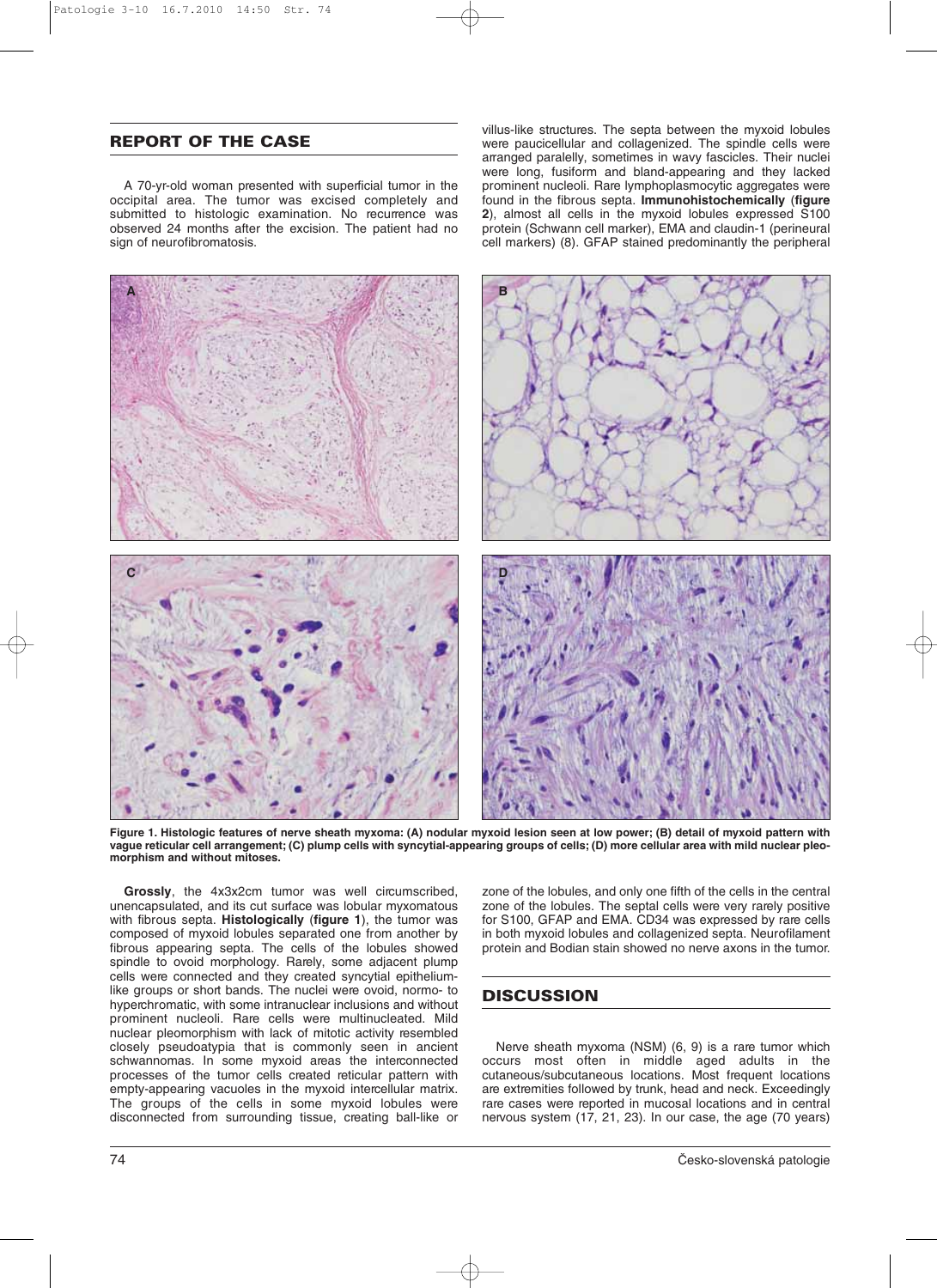

**Figure 2. Immunohistochemical features. (A) S100 protein: (B) EMA positivity (includes some plasmocytic cells as an internal control); (C) claudin-1; (D) GFAP is positive in the peripheral zone of the lobule.**

and location (occipital area) belong to the less frequent clinical features. However, some lesions in older patients (maximum 84 years) and in head/neck location were reported (2, 6, 17). The behavior of NSM is benign, with higher propensity for local recurrence (6, 24). In the largest published series of 57 cases with sufficient follow-up the recurrence rate was 47% (6). The recurrence occurs often after long time period, reflecting slow growth potential of the tumor. From this point of view, our recurrence free 24 month follow-up appears to be still short.

As mentioned in introduction, the histogenesis of the lesion is still disputable. There is an agreement that the tumor has certainly a phenotype of neurosustentacular cell. However, an exact differentiation and relationship to other nerve sheath lesions (especially to schwannoma and neurofibroma) is not clear. Fetsch et al. (6) in their large study favor close relationship with schwannoma, because in their series following features of schwannoma prevailed over the features of neurofibroma: well-demarcated margin, none or only rare intralesional nerve axons, sometimes vague Verocay body-like arrangement, scarcity of CD34+ fibroblast-like cells as well as of EMA+/claudin+ perineural cells, absence of association with neurofibromatosis. However, rare presence of neurofibroma features such as CD34+ neural fibroblasts, some EMA+/claudin+ perineural cells and nerve axons were observed. Therefore, the authors state that future molecular studies are needed for decision on histogenesis of NSM. In our case, diffuse EMA reactivity synchronous with positivity for S100 protein appears unusual. It indicates that the neoplastic

cells show features of both schwannomatous and perineural differentiation. Such cells are not present in physiologic condition. In neurofibromas, however, such cells were already described in the ultrastructural study by Erlandson (3). This author found in neurofibromas, in addition to typical Schwann cells, perineural cells and fibroblasts, also some "transitional" or "intermediate" forms among these three main cell types, including cells with features of both Schwann cell and perineural cell. It is probable that such hybrid cells are a result of differentiation of a single neoplastic cell. Such view is supported by study of tissue culture that showed similar variable differentiations in the cells originating from neoplastic Schwann cells (13). The line of differentiation is influenced by inherent differentiating property of the neoplastic cells as well as by some environmental factors.

Differential diagnosis in our case included plexiform schwannoma (7), neurofibroma (3, 25), perineurioma (15), mixed neurothekeoma with myxoid change (5), and superficial angiomyxoma (1). In addition, the differential diagnosis includes following recently described variants of nerve sheath tumors which contain Schwann cells, perineural cells and fibroblasts in various proportion: hybrid retiform perineuriomaschwannoma (16), hybrid schwannoma-perineurioma (12, 25), hybrid perineurioma-neurofibroma (12, 20) and hybrid schwannoma-neurofibroma (4).

Plexiform schwannoma (7) can be myxoid, but it shows always, at least focally, a non-myxoid compact-appearing Antoni A pattern. Neurofibroma is occasionally myxoid and it